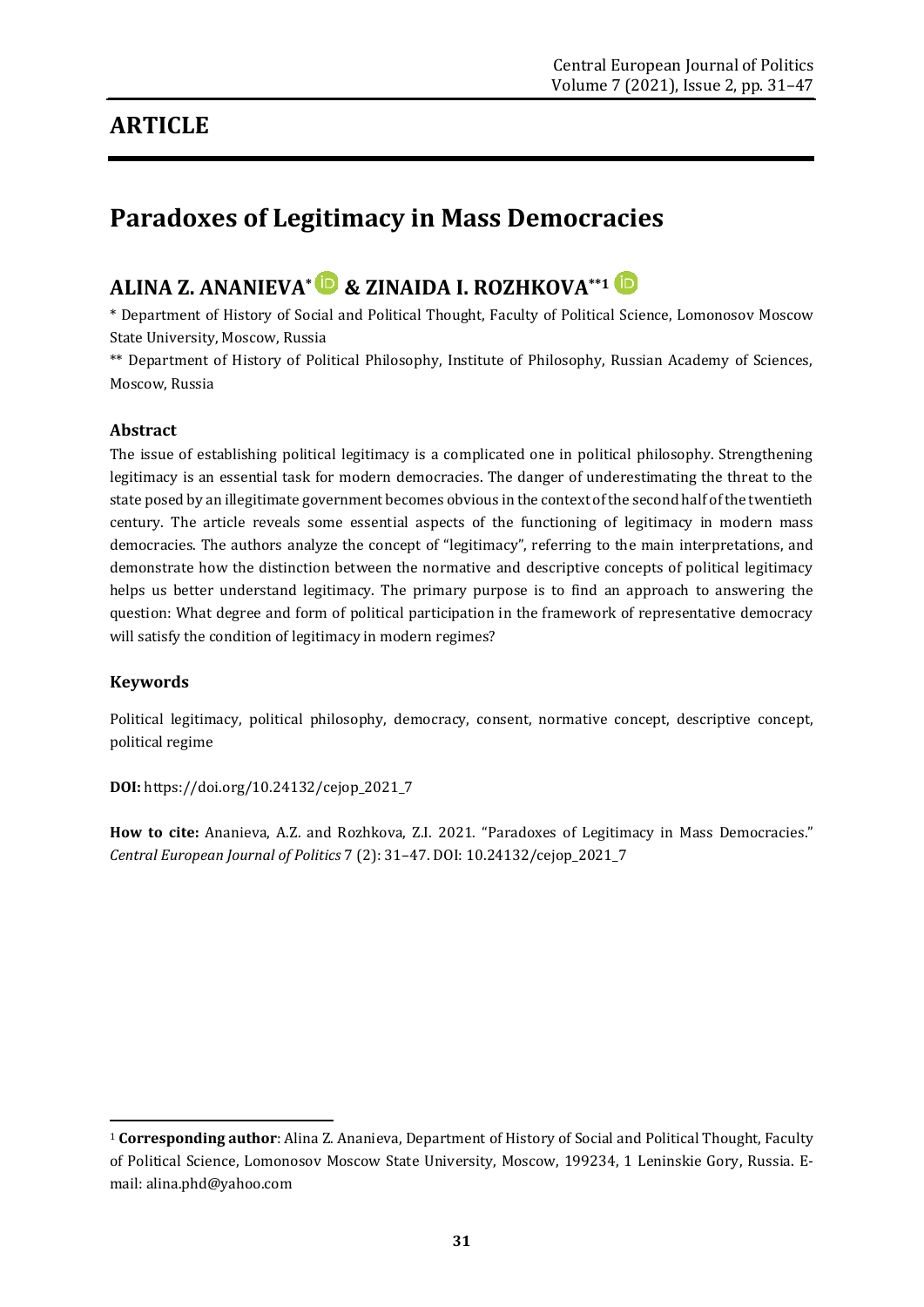### **1. Introduction**

When attempting to distinguish the first-order questions of political philosophy or political theory (the distinction may be omitted because it is not needed here), we inevitably face the complexity of such questions because the more straightforward the question seems, the more challenging it is to find the durable solution. When saying the first-order question, it means that when being asked, the subject reveals its specifics. Sometimes we even admit that some of the first-order issues in political philosophy are doomed to remain unresolved because most of the time, the aim is to clarify the definitions and arguments we use according to the relevant context and not primarily find one comfortable and suitable solution. In a certain sense, political legitimacy is a good example of such first-order questions in political philosophy, which demands the same treatment.

In the modern world, legitimacy has become a necessary, i.e. required, condition of a well-ordered state regarding its political institutions and their decisions. As an unquestionable requirement of the modern state, legitimacy also has its requirements within it, and the question fairly arises here, whether political legitimacy should be considered as a normative concept, i.e. does it prescribe standards of political decisionmaking process and how it should justify the authority rights to use power. Indeed, it is here, where the issue of legitimacy starts in terms of using power and coercion, political obedience and political consent. Speaking about legitimacy in another way, i.e. descriptively, means a specific kind of people's acceptance of the political authority. When we say that acceptance is specific, it means that people have their beliefs and faiths regarding the political institutes and do represent them. That reasoning immediately throws the bridge through the democratic theory to the argument of the inherent character of the democratic regime to the political legitimacy. However, there is a distinction between democratic and legitimate decisions whether every political choice made within the democratic regime would be considered legitimate.

Every point mentioned above itself includes many debates and arguments. Indeed, there have been provided countless theoretical reflections on the subject. The inexhaustibility of the issue is also due to the high amount of works devoted to studying the issues of citizens' trust in the government, means of its support and the formation of a stable democratic (i.e. legitimate?) regime.

Considering all of the above in this article, we would like to draw attention to those questions and problems democracies face regarding political legitimation, which have their roots in conceptual imprecisions. Based on classic works on political legitimacy, the aim is also to draw particular attention to Williams's, Greene's, Rozanvallon's and other philosophers' important considerations on political legitimacy. Still, the primary purpose is to find an argument regarding the degree and form of political participation in the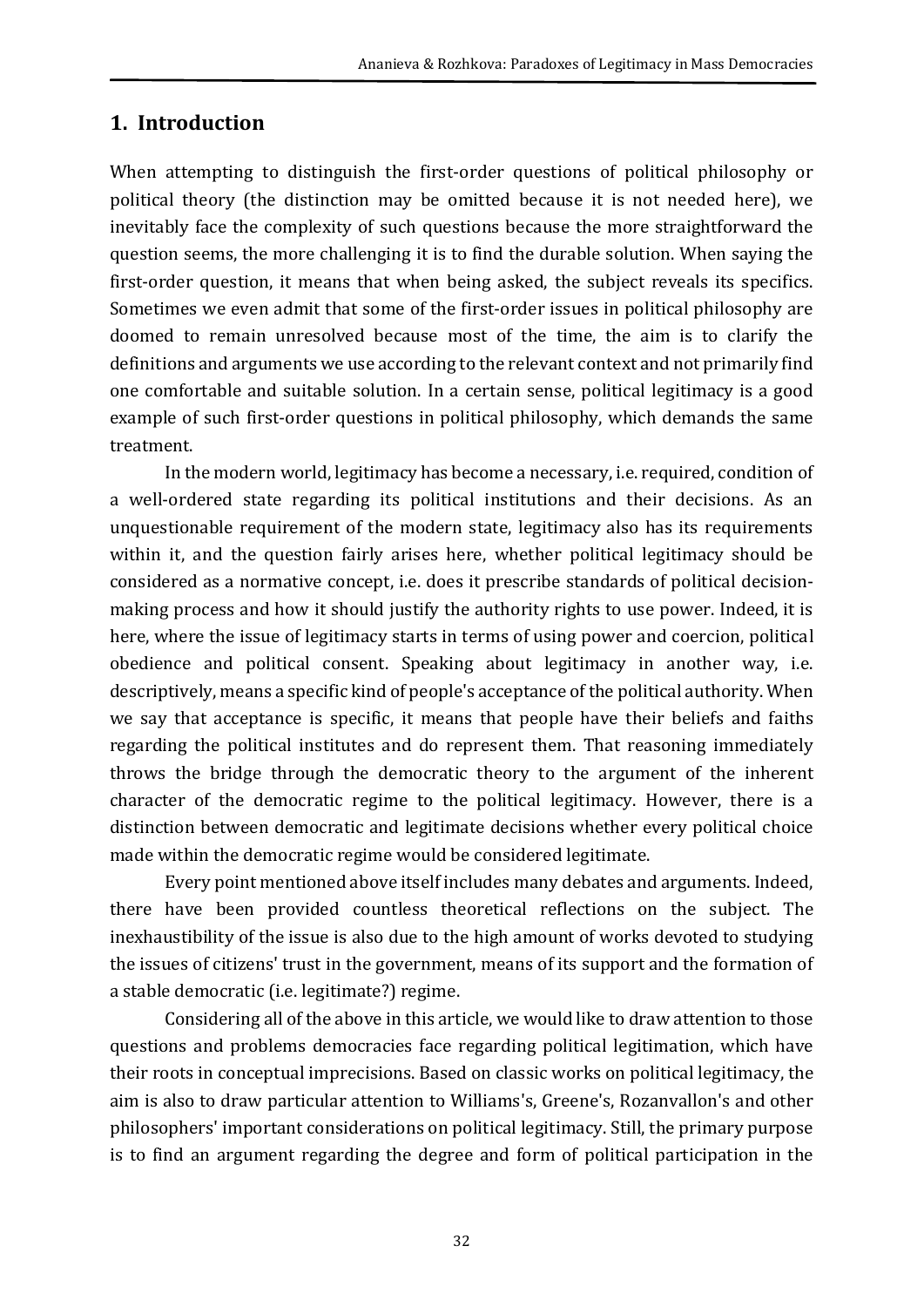framework of representative democracy that will fulfil or satisfy the condition of legitimacy in modern regimes.

### **2. Political Legitimacy: Significant Conceptual Dimensions**

The concept of "political legitimacy" is one of those fundamental categories of political theory that are at high risk of being conceptually imprecise from the very beginning. When Buchanan (2002: 689) points out that "the term "political legitimacy" is unfortunately ambiguous", he means exactly the same: there are too many sources of confusion about possible interpretations of the term. As Langvatn puts it, "all of political philosophy's central concepts are contested, but when we disagree about legitimacy there seems to be 'less agreement about what we are disagreeing about'" (2016: 133). Political legitimacy may be defined in terms of consent, political values and beliefs, coercion, political obligations, and political regimes with an emphasis on democratic institutions, and of course, neither of these approaches would be incorrect, but at the same time, one particular definition of political legitimacy wouldn't be able to cover at once all possible ways of thinking about it.

Most of the relatively recent researches in the field of political theory or philosophy concerning legitimacy elaborated a trend of mentioning the distinction between normative and descriptive (or sociological) accounts of legitimacy whether the distinction itself arguable or not, but nevertheless, it has become an unavoidable point in the contemporary studies of political legitimacy. Moreover, the distinction includes all other possible contrasts regarding political legitimacy, because it captures the main question: how we should theorize and/or evaluate legitimacy. This approach or dichotomy offers a broader coverage of the legitimacy concept than various sorts of definitions, based on standings of claim (Coakley 2011; Simmons 1979), authority (Raz 2006) and power (Reglitz 2015), or consent (for example, contractualist and voluntarist theories of legitimacy presented by Greene 2016).

As pointed out in the article's introduction, we argue that the most valuable and helpful distinction between different understandings of political legitimacy is the distinction between descriptive and normative concepts of political legitimacy which was suggested by Copp (1999), Rawls (2001), Buchanan (2002, 2006), Thornhill (2011) broadly covered by Fabienne (2017), and objected by Greene (2016, 2017). Actual and possible objections allow to question not only the concepts themselves, but also to highlight as many existing issues arising due to objections to such a principle.

As it follows from the descriptive concept, legitimacy is understood mainly as a long-term consent of the people to accept the institute's rule as legitimate. So, Lipset (1957: 77) defines legitimacy as the ability of a system to form and maintain the belief that existing political institutions are the most adequate for a given society. Easton (1965: 58) relates legitimacy to the diffusion of support for the regime in society. An original and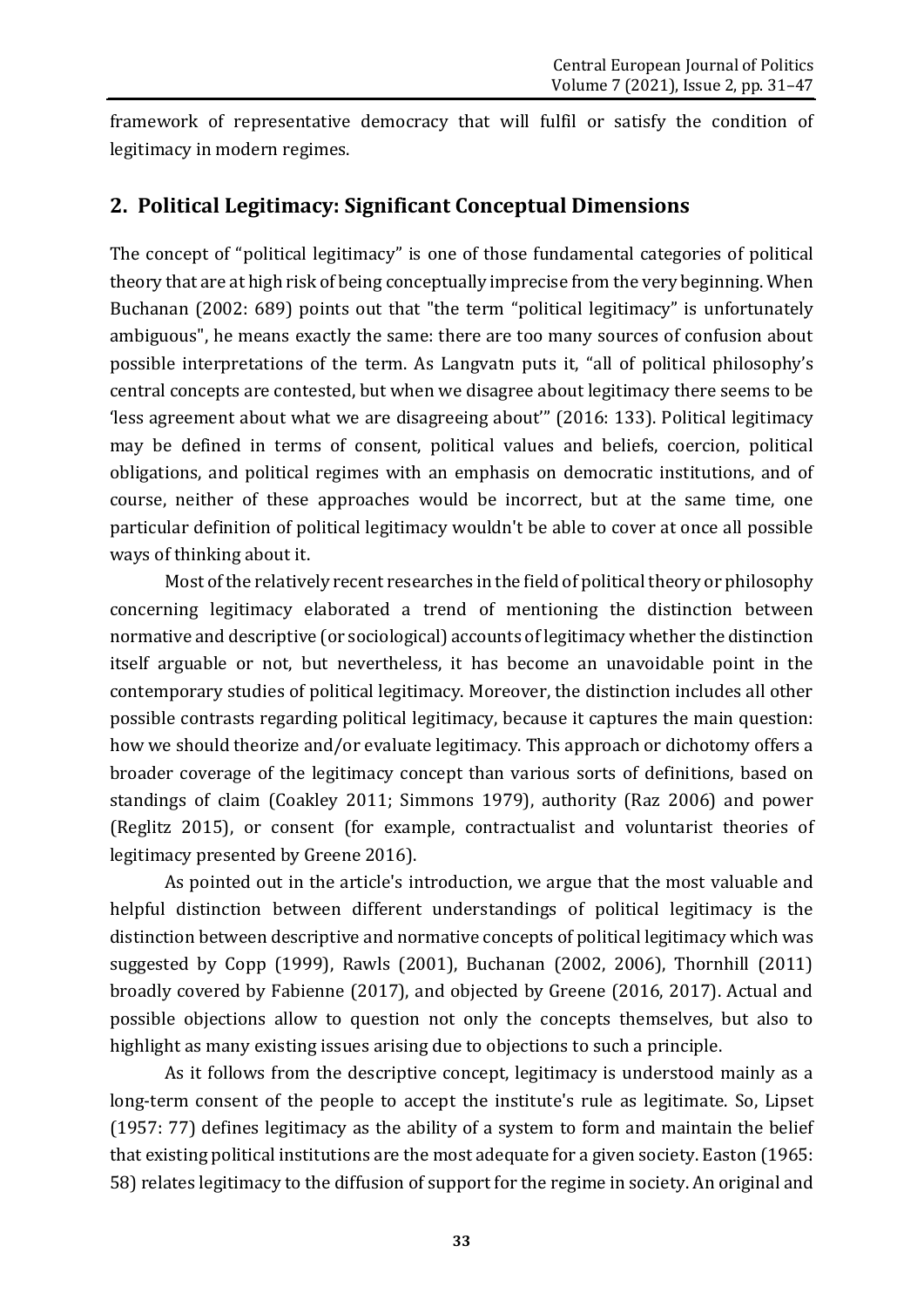influential definition of legitimacy was put by Weber (1964: 382–386), who formulated the types of legitimacy, revealing the traditional, charismatic and rational-legal forms of legitimacy. Although in Weber's typology, the types are not related, historically, the traditional and charismatic types are found in authoritarian regimes. In democratic states, rational-legal legitimacy is significant since the protection of democracy ultimately depends on the support of the majority of the population, or at least on whether the majority perceives democratic institutions as legitimate. In dictatorships, although obtaining the support of the people is one of the goals, it is not so crucial since the authority mainly relies on the force of coercion. Authoritarian regimes do not always have the necessary legitimacy, but, as a rule, they also feel the need for it. M. Weber implicitly recognized the idea of mixed legitimacy when the government relies on the support of the people, motivated by different types of legitimacy in some proportions. Moreover, according to Muller (2011: 244), there are some shreds of evidence that Weber indeed assumed a fourth type of legitimacy, which was democratic legitimacy, "where charisma was not authoritatively imposed by the charismatic person, but where the people endowed a leader with charisma from below, so to speak, through election". Besides, Luhmann (1973) entailed that the democratic political regime bases on Weber's rationalistic model of legitimacy. Luhmann (1973: 88–89) claimed that the transition to democracy is an experience of comprehending the target rationality:

"This experience is connected with the transformation of the political order into a relatively autonomous private system of society, i.e. a system of making mandatory decisions, and is doubly valuable because the boundaries of target rationality are experienced and processed here in the process of system formation."

Another descriptive theory of legitimacy by the French political scientist Chabot (1993: 160), who defines legitimacy as "the adequacy of the real or perceived qualities of the rulers to the implied or clearly expressed consent of the governed", has gained tremendous popularity and identifies four types of legitimacy — democratic, ideological, technocratic and ontological (Chabot 1993: 160). According to Chabot, the most common is democratic legitimacy, an integral part of European culture, taking into account the will of the majority, freedom of personality and speech, and collegial decisions. Chabot understands technocratic legitimacy as a degree of professionalism and competence of managers. Ideological legitimacy is associated with the functioning of socialist regimes, particularly the former USSR, Islamic states. Ontological legitimacy acquires a philosophical connotation. In this case, (Chabot 1993: 160) "we are talking about identifying the conformity of political power to an objective order inscribed in human and social reality, the continuation of the order established in cosmic extra-human reality", i.e., a person is called upon to accept the order as the norm of being.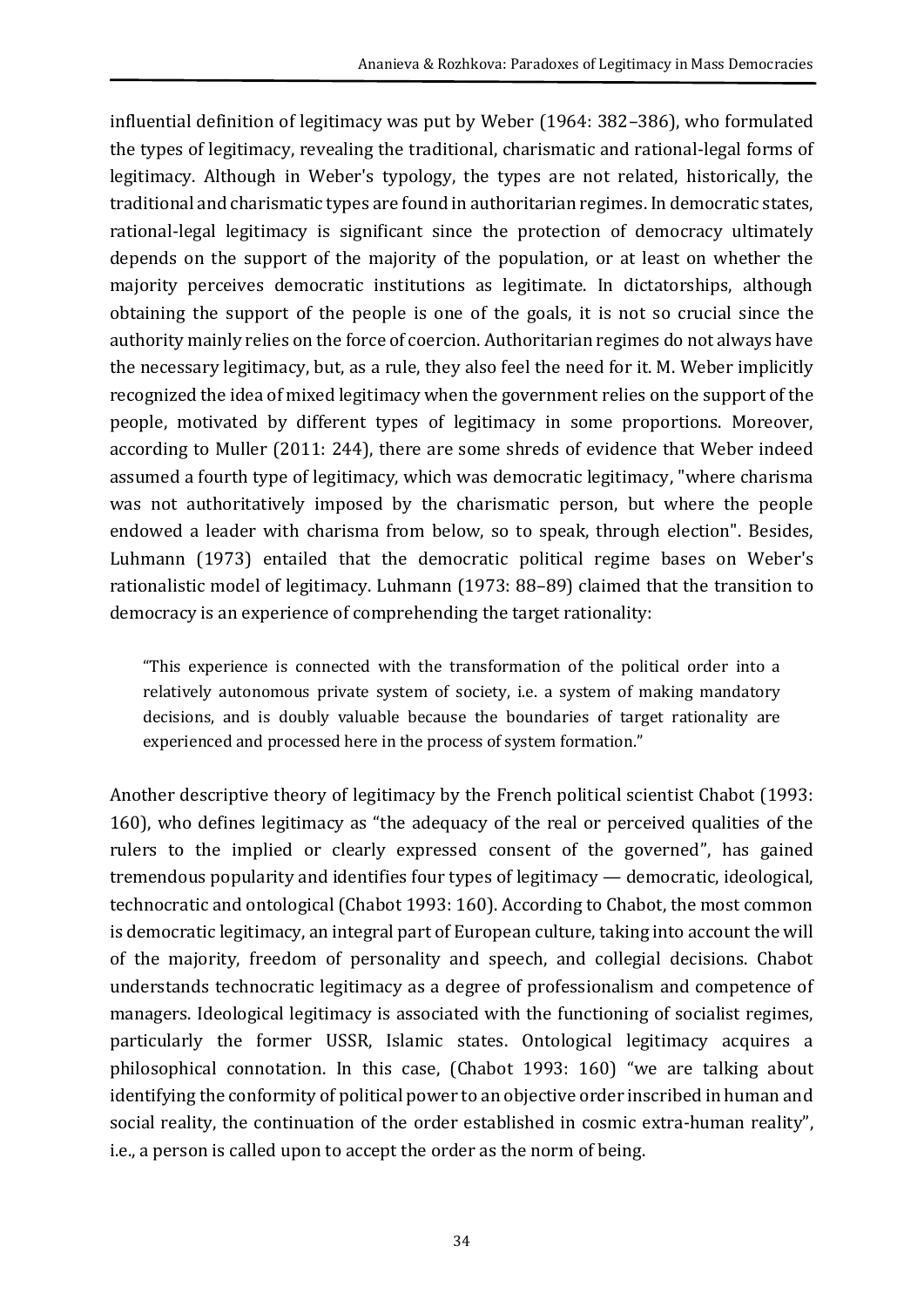Also, Chabot notes the relativity of democratic legitimacy because the democratic decision-making mechanism itself does not guarantee a democratic result and democratic governance. Moreover, democratic legitimacy may be lost due to ineffective governance, and in this case, it transforms into the government's legality (legal legitimacy) but loses its main component - support from citizens.

The famous English political philosopher Held created a typology that included seven main variants of legitimation: consent under threat of violence; legitimacy due to tradition; consent due to apathy; pragmatic submission (i.e. support due to personal gain); instrumental consent (consent, since this regime can serve as an instrument for implementing the idea of the common good); normative consent; ideal normative consent (Held 1984: 303).

Held considers only the last two types as genuine legitimacy when there is a diffusion of support for the existing government from the majority of citizens in the complete sense of the word. However, he emphasizes that such situations are infrequent, and the latter type - the ideal normative agreement - is generally a product of imagination rather than reality. It is more typical to mix different variants of not entirely legitimate types, especially in transitional states.

Indeed, these are classical descriptive interpretations of political legitimacy which became a strong basis for contemporary studies in the field with a specific attention to sociological account of legitimacy (Tyler 2006; Gilley 2009; Beetham 2013; Schmidt 2013).

The normative concepts of political legitimacy primarily deal with the general justification problem regarding the use of political power "such as it being owed obedience, having a right to use coercion, or enjoying a general justification in the use of force" (Coakley 2011: 345).

As Rawls puts it (1993), it is sufficient for a political institute (state) to be considered legitimate when its power is justified and when this justification establishes for citizens and institutes political obligations toward each other. The question of political obligations which citizens "owe" to the state (obligation to obey the law and commands) is frequently debated among moral and political philosophers in the literature. For example, according to Dworkin (1986: 191), legitimacy is far from being a sufficient condition for people to obey or be coerced: "Why does the fact that a majority elects a particular regime, for example, give that regime legitimate power over those who voted against it?"

The distinction between normative and descriptive concepts of legitimacy is also essential and valuable because it was well questioned and objected, for example, by the most well-known author writing on democracies and legitimacy, Habermas (1979: 205):

"Every general theory of justification remains peculiarly abstract in relation to the historical forms of legitimate domination. … Is there an alternative to this historical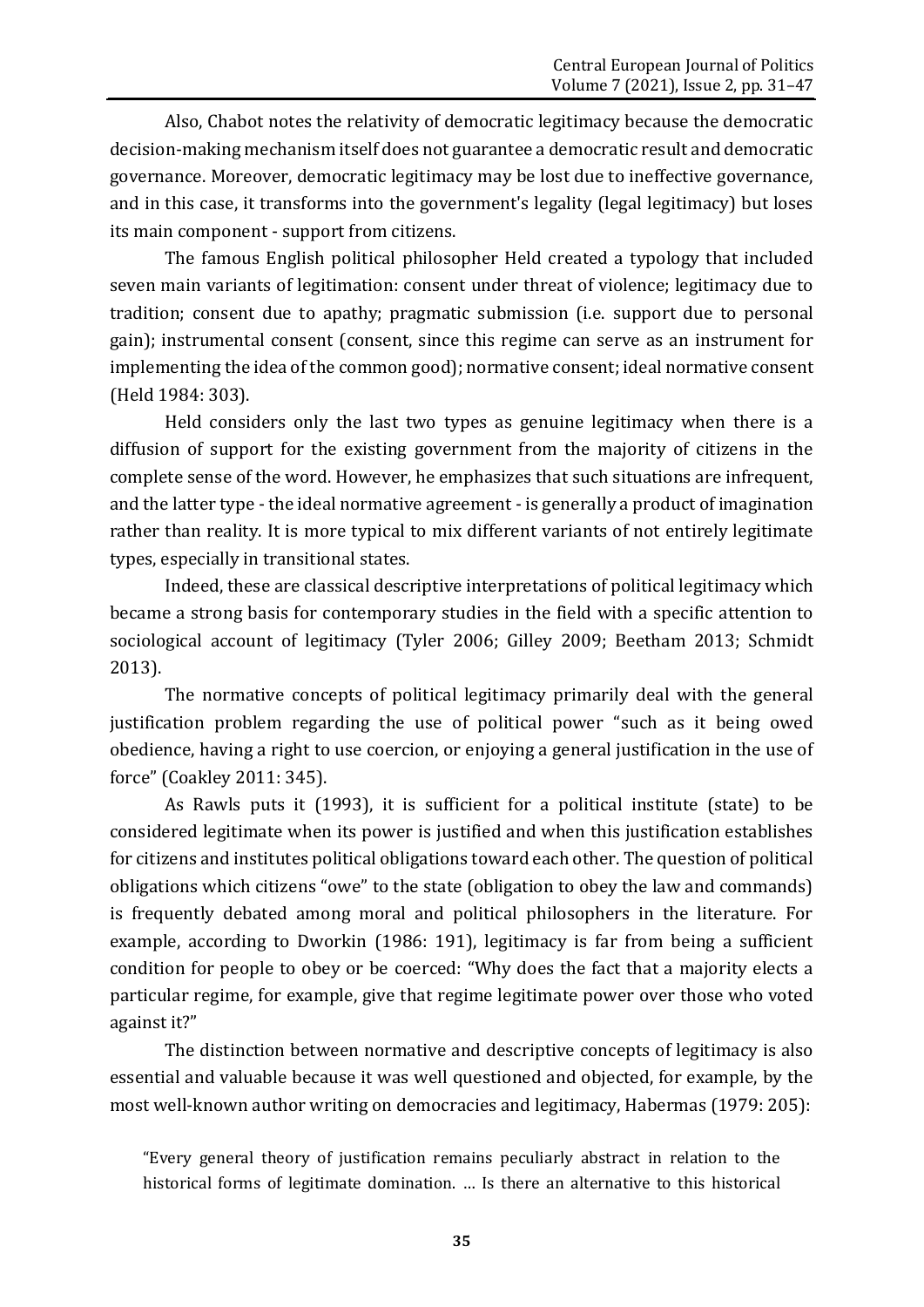injustice of general theories, on the one hand, and the standard lessness of mere historical understanding, on the other?"

According to Habermas, on the one hand, normative understanding of legitimacy leaves the historical context too outside the reflection, and on the other hand, descriptive concepts do not clarify further people's second order beliefs about legitimacy (Fabienne 2017).

Coakley also provides an interesting view but related to the concepts of legitimacy, justified in terms of moral value or moral disvalue. He also, like Dworkin, presents the classical problem of the legitimacy of coercive power, but initially calling it a "counterfactual import"(2011: 346): "legitimate appears to be to permit, excuse, or justify acts that are, based on their nature, morally undesirable". An obligation to obey the law becomes morally undesirable "not because it conflicts with moral autonomy, natural rights, or has not been consented to, but because its only counterfactual effect is to require us to obey laws that, on their merits, should be disobeyed". The main argument is that an obligation to obey the law of a legitimate state is redundant when we already have sufficient moral reason or moral law to obey. Coakley assumes that the better way to choose between existing and competing theories of political legitimacy is to discover which one is compatible with the solvation of the counterfactual problem.

At the same time, there is another significant problem of legitimacy defined as a necessary condition of justice. Some theorists in democratic theory tend to see no significant distinction between interdependent but these different concepts. Nevertheless, there has been a disputable claim that "a state can be fully legitimate without being perfectly just" (Wellman 2021: 1) and consequently a question, as Wellman puts it, "if there is a space between justice and legitimacy"(2021:1) and what follows from this. Valentini (2012: 595) finely wrote about the issue, analysing concepts of legitimacy and justice of coercive institutions and arguing that legitimacy and justice have *different standards for institutional evaluation*:

"**Standards of justice**: indicate when institutions give their subjects exactly what they are entitled to (i.e. when they respect their rights).

**Standards of legitimacy**: indicate when institutions have the right to rule (and be obeyed)".

The sharpest political realist, Bernard Williams, criticized other philosophers' intentions to equate political legitimacy and justice as if a legitimate state necessarily implies justice or liberal democratic values. Williams (2005) argues that legitimacy (Williams signifies it as LEG) is necessary (i.e. required), but insufficient to solve the so-called first political question. The first political question is an important concept provided by Williams, and the question contains the Hobbesian problem of ensuring security and maintaining order,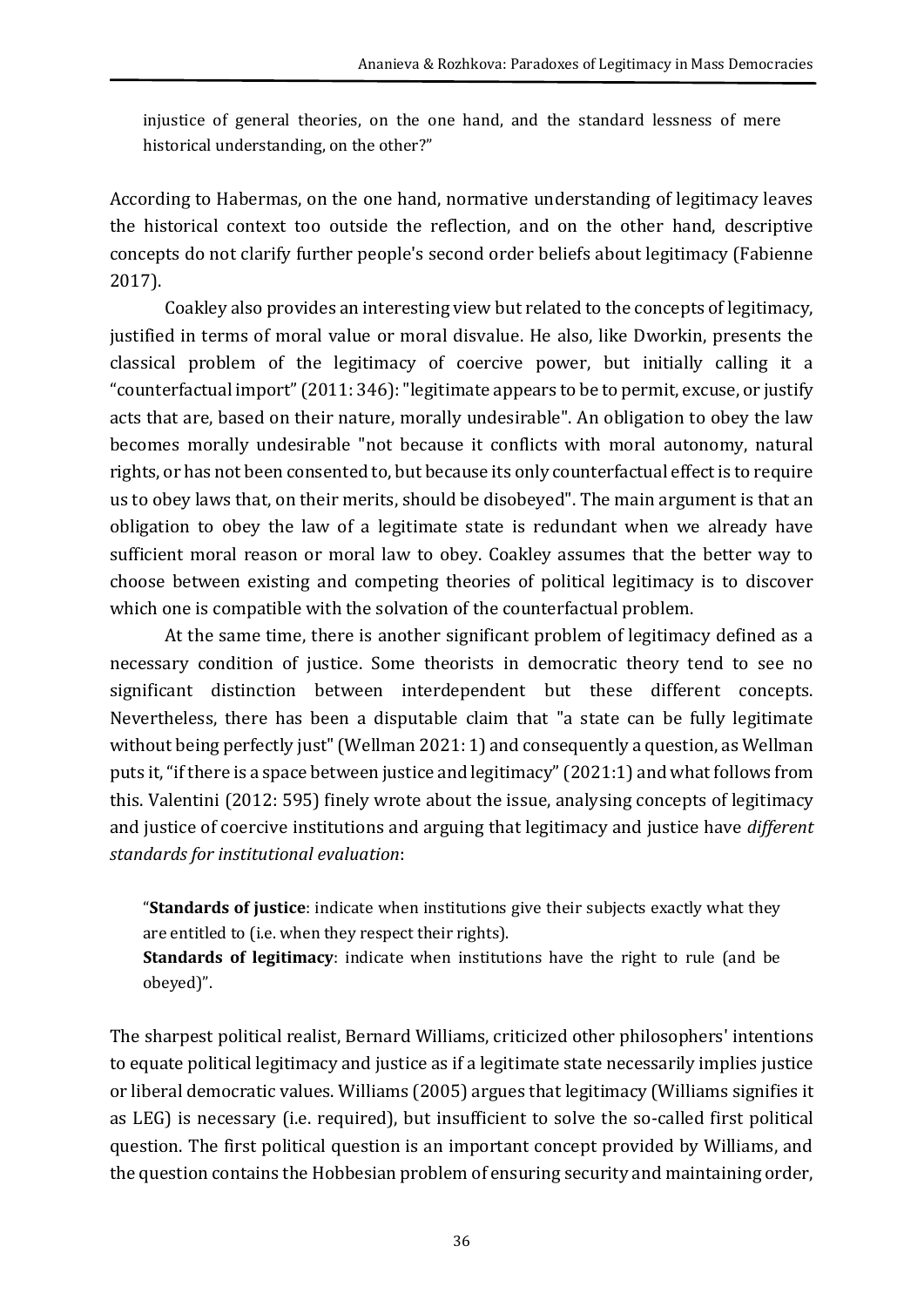protection, safety, trust and the conditions of cooperation (Williams 2005: 3): "It is not (unhappily) first in the sense that once solved, it never has to be solved again. This is particularly important because a solution to the first question being required all the time". Accordingly, the first political issue can be resolved in an illegitimate state. Therefore, to be a LEG, any LEG state must fulfil what Williams (2005) calls Basic Legitimation Demand (BLD). What exactly is "demanded"? In other words, this is a differently formulated question about the justification of political power over individuals — most often we are talking about citizens of the ordinary state. This is a necessary clarification, since the BLD should be fulfilled not only by the state in the common sense, but also by a region within a federal state, or a union of states, and this argument should not be theoretically excluded. Thus, political power over citizens in the state is justified if every subject to that power not only recognizes the legitimacy of power over him, but what is even more crucial in order for the state to be LEG, according to the Williams condition, the political power makes sense to him since "the power of coercion offered simply as the power of coercion cannot justify its own use" (Williams 2005: 5-6). Moreover, as Williams assumes, the purpose of the solution to the first political question (i.e. the state) is to protect citizens from any kind of terror, but an illegitimate state, in turn, can initiate it, and in this case the solution becomes part of the same problem that it is aimed at (Williams 2005: 4). In other words, "the acceptance of a solution by subjects must not have been produced by the very same power that is being accepted" (Cozzaglio and Greene 2017: 2).

Nevertheless, legitimacy is often perceived as an attribute or characteristic of a modern liberal political regime, resulting from liberal ideas about how to govern. Williams tries to show why legitimacy itself does not necessarily imply liberalism.

Williams also refers to Habermas (Williams 2005: 10), agreeing that LEG + Modernity = Liberalism. For Williams Modernity is crucial here because one of the main Williams's points is that legitimacy should not be perceived as something prescribed, setting normativity in politics and ahistorically relying on liberal democratic values (Greene 2017).

Nevertheless, Williams disagrees with Habermas' ideas that it does not follow his arguments that illiberal states will necessarily be illegitimate. An illiberal state may well be legitimate, which is also confirmed by historical examples that do not indicate that they lived like this because they did not know how to live. Historical experience, on the contrary, confirms that an illiberal but legitimate order took place since it made sense for subjects of state power of a certain historical period of time.

A political realist and a strict follower of Williams's political philosophy, Sleat insists that the nature of the political framework brings persistent disagreement between actors, and general consent cannot be a condition of its legitimacy (Sleat 2013: 49). This is Williams's strong point, too: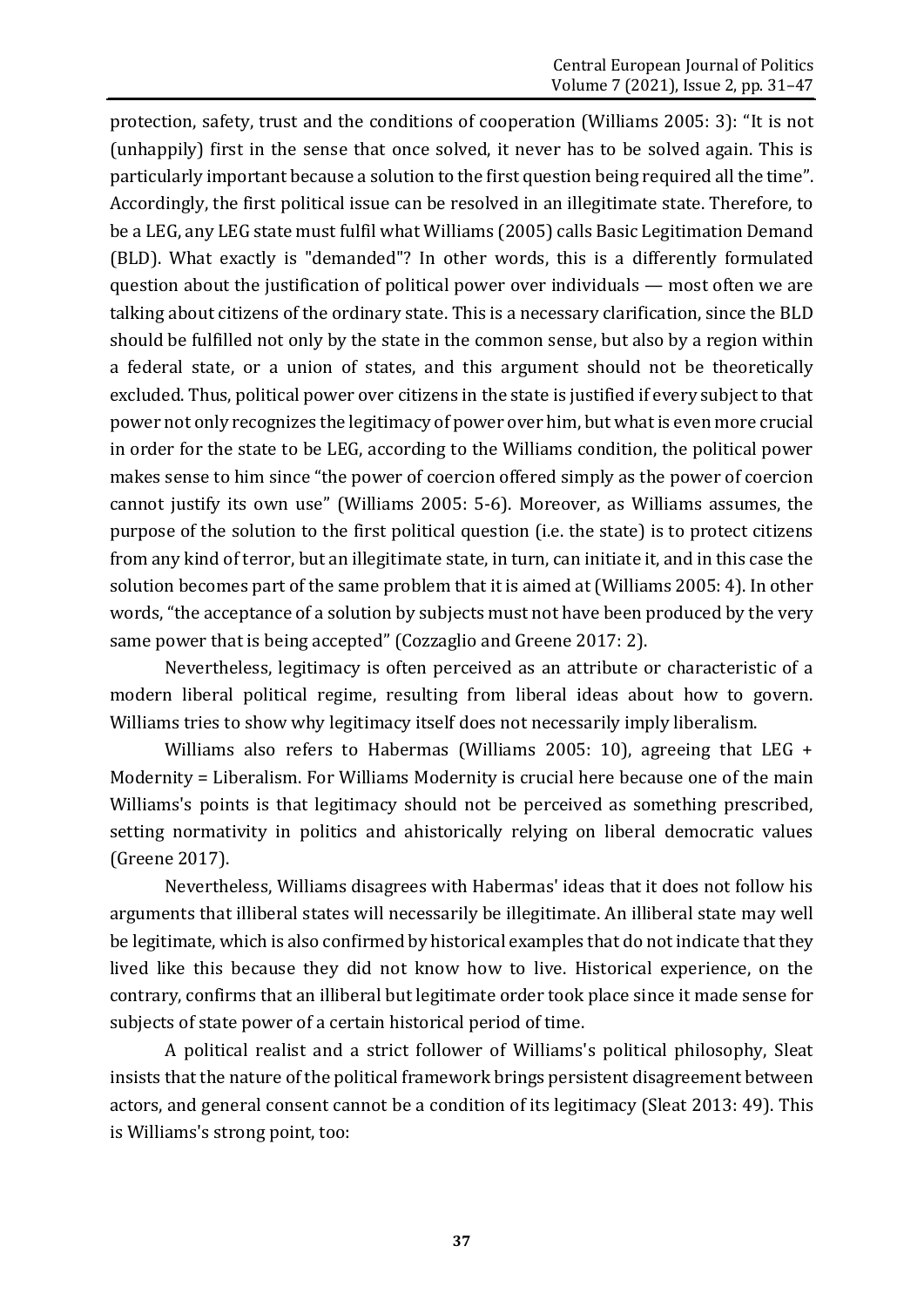"When it is said that government must have 'something to say' to each person or group over whom it claims authority – and this means, of course, that it has something to say which purports to legitimate its use of power in relation to them – it cannot be implied that this is something that this person or group will necessarily accept. This cannot be so: they may be anarchists, or utterly unreasonable, or bandits, or merely enemies. Who has to be satisfied that the Basic Legitimation Demand has been met by a given formulation at one given time is a good question, and it depends on the circumstances" (Williams 2005: 135–136).

Williams argues that a legitimate state should make sense for its subjects as a political power. The state is legitimate when it is accepted as such. However, it is essential to note that only genuine acceptance counts and submission is not an acceptance. It is almost impossible to gain suggested by Dworkin "integrity" (1986) to gain the consent of all citizens to their government and regard it as authoritative (Valentini 2012).

These considerations have led political theorists and philosophers to assume that legitimate institutions should be organized as democracies, or even that "only a democratic government can be legitimate" (Buchanan 2002: 689), yielding equal participation of citizens in the process of political decision-making.

## **3. Political legitimacy and modern democracies**

Democracy is one of the well-known and popular political models of organizing sociopolitical life in the world. Despite many ideological concepts of democracy and fundamental forms of its implementation, there are general identifying principles of democratic regimes in political theory. These include recognition as a source of the people power or a particular part of it, the constant influence of society on state power, control over the activities of those who exercise it through the electoral system, equal rights of citizens to participate in political life, protection of human rights and freedoms.

Indicators of the level of legitimacy of power in democratic regimes are the percentage of population participation in elections, referendums, other nationwide actions and their results, the presence and activity of political opposition, mass actions of civil disobedience, demonstrations against or in support of the government (in the latter case, legitimacy can be objective and indicative, as, for example, under totalitarian and authoritarian regimes), the presence of attempts to overthrow the government or remove a political leader from power, acts of political extremism (terrorism), the presence of political prisoners, the degree and frequency of the use of coercive, disciplinary measures by the authorities.

Legitimacy combines with the opposite process of delegitimization – the authorities' loss of trust and support. A crisis of legitimacy is coming, which may have the following reasons: the inability of the authorities to carry out the functions assigned to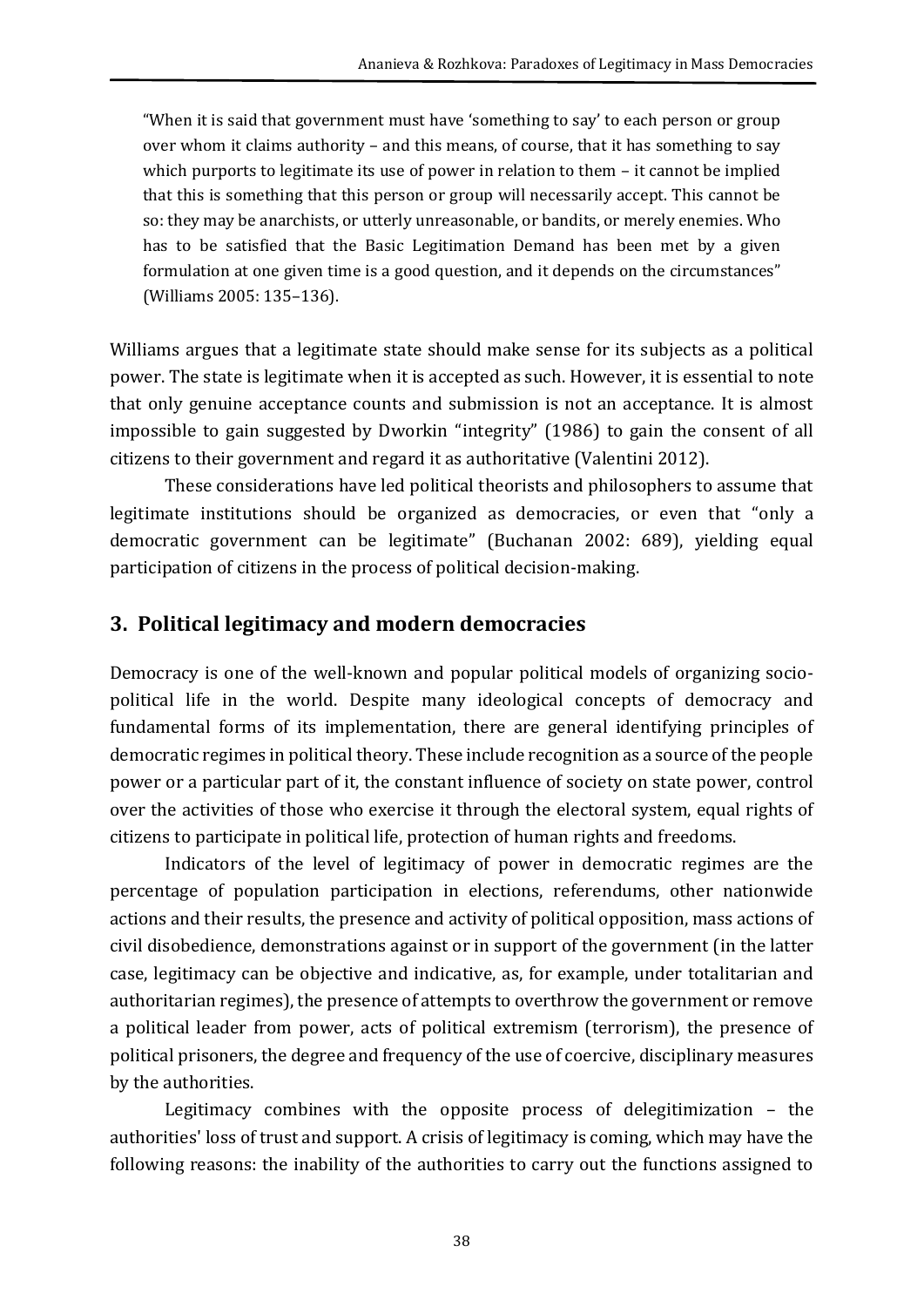them, internal conflicts in power; selfish interests of the ruling elite, abuse, selfenrichment; disregard of national interests by the authorities; ineffective social and economic policy; confrontation between different branches of government; lack of actual results from the promised positive changes (loss of "credibility"); failures in international politics; immoral acts of individual government representatives. As a result, citizens are unable to assess the real political picture, understand the rules of the political game, make responsible political decisions and take responsible political actions (Osvetimskaya 2020).

The legitimacy and success of democracies do not depend on their ability to ensure general prosperity, and autocratic regimes sometimes quite cope with this task. Success does not depend on how much the system makes people happy – we are well aware of democratic societies in which people are unhappy. Success is determined by the ability of democracy to adjust policy and formulate common goals. However, it is precisely this vital advantage of democracy that is being questioned today (Shapiro 2001: 58).

Also, an essential feature of modern democracies is people's distrust of the authorities, who quickly forget their election promises to serve the common good. Hence, no regime in the modern world has permanent or acquired legitimacy because, being elected for a certain period, government representatives quickly cause an increased sense of distrust of their citizens. It is worth justifying here that from the historical point of view, the formation of universal suffrage for all citizens, regardless of gender, property status or ethnicity or race, was formulated by the global political science discourse as an achievement of the twentieth century. It is this trend that has taken place in most countries of the world in different years, destroyed the "right of the minority" (elite, aristocracy, leader) over the "right of the majority" and formed the concept of "public good", "common interest", "pluralism".

Establishing the development agenda in the democratic countries by the "majority" due to the parliament's election (which form the executive branch of government in the future) provided the "minority" with the right to vote, which is taken into account. However, in current conditions, "the initial idea—that of a temple of public reason in which representatives would debate the definition of the general interest—in practice devolved into a system of bargaining in thrall to special interests." (Rozanvallon 2011: 2).

In practice, it turns out that those elected by the majority become a minority (in the form of deputies, government representatives, heads of state) and determine what is best, nationwide, for the whole society, monopolizing their legally legitimate status for a period determined by law. Hence, the concept of "people" should be interpreted, guided by the pluralistic principle of democracy, as a multitude of "minorities" forming a whole, that is, a common one. Hence, formal democracy and its mechanisms are not able to represent and protect the interests of all (Kalinichenko 2018).

Rozanvallon (2011) puts forward a unique solution to the problem by interesting and well-founded theses about the need to ensure conditions for the development of an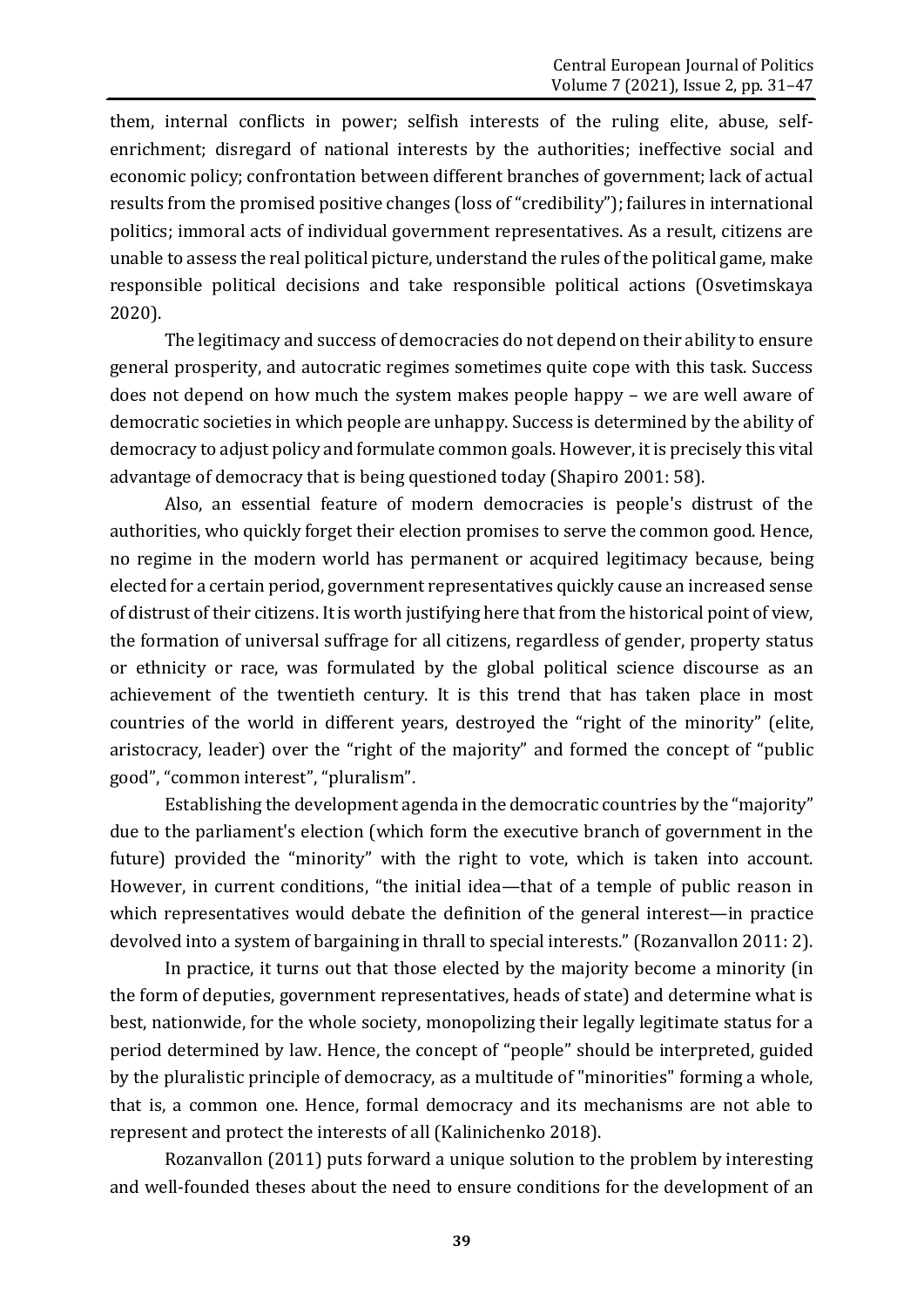active civil society (and this is what distinguishes democratic regimes from authoritarian and especially totalitarian ones), which form the so-called "counterdemocracy", defined through three basic dimensions and focus, respectively, the practices of supervision, counteraction and judgment (Rozanvallon 2011). These three dimensions become the basis for forming a system of means that allow the civil society to influence, correct, and put pressure on the authorities' actions. In this way, according to the author, along with the people-the voter there is "the emergence of new forms of political investment: the people as watchdog, the people as veto players, and the people as judge" (Rozanvallon 2011: 7).

It is worth emphasizing in more detail that modern civil society, by its direct and minute-by-minute observation of the government, forces it to pass a permanent examination of its reputation and, thus, prove its legitimacy. That is, to extend the existing credit of trust received during the elections. The people-veto is an opportunity for the public to influence (block) the adoption of a particular decision by a specific power institution. Here, the primary means are certain public actions (meetings, round tables, speeches in the media), which activists use to block or qualitatively modify draft laws adopted to implement a particular policy.

Furthermore, "a third factor in the constitution of counter-democracy is the advent of the people as judge" (Rozanvallon 2008: 16) who pass the judgment on the actions of the authorities and the central state institutions under its direct influence. These are the judgments of citizens based on the information received, combined with their knowledge and feelings (an irrational aspect that is always present when making certain decisions or making choices), contribute to the formation of a stable legitimate, semi-legitimate or illegitimate democratic regime. The latter type usually leads to the re-election of the current government.

The state itself cannot create such a society, that is, the formation of public initiatives from above, by state events. Dahrendorf (2007: 37) wrote about this: "if necessary, their (citizens' associations) emergence can be facilitated by legal norms, tax benefits, exemption from work. Therefore, they are an expression of social behaviour, which is not determined primarily by power and submission, nor by benefits and interests". This series of horizontal links create a particular protective layer – the infrastructure of freedom that ensures a stable and painless transition at the stages of legitimization crises. "Civil society is by its nature a creative mess"(Dahrendorf 2007: 89). Another essential purpose of civil society is the search, propaganda, dissemination and preservation of social values, both universal and inherent in a particular nation-state. "The buildings we are building can be destroyed; the institutions we live in can be threatened and also shaken, but the values that guide us are solid. It is at least the beginning" (Dahrendorf 2007: 39).

It is also worth noting that an effective means of maintaining democratic legitimacy for both the government itself and society as a whole is the formation of an independent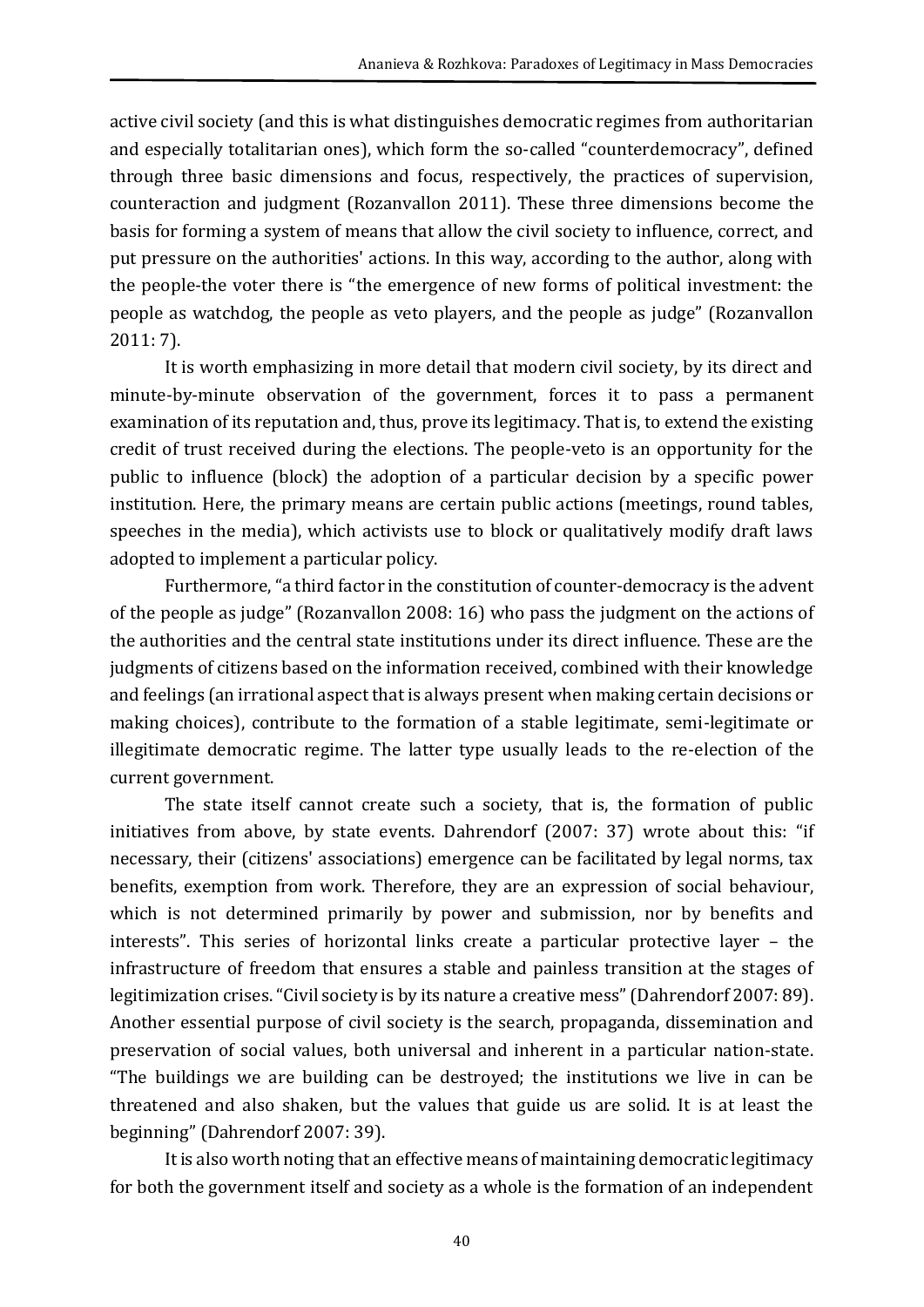body and the Constitutional Court, which objectively and impartially influence the resolution of conflict situations, prevent and block decisions of elected bodies (if they are aimed at monopolizing power or violating the rights of citizens or individual social groups).

In general, in modern European-style democracies, constitutional justice has become not just a body that performs a formal legal function. However, it has become an institution whose purpose is to ensure the functioning of a new value-oriented paradigm of law – ensuring individual freedom as the main prerequisite for effective state activity.

Democratic legitimacy is based solely on the support of people and the power of collective opinion, where the use of an "arsenal of methods of violence" can only destroy the integrity of the construct of the existing political system and public relations as a whole.

Therefore, the multi-vector processes of formation and development of civil society have actualized the primary two-level meaning of democratic legitimacy, which in the conceptual context is the most effective mechanism for supporting not only the current system of political decision-making but also for harmonizing the interaction of government institutions with the social movement and society. Democratic legitimacy can be defined as the property of a political system to adapt state-political decisions and the process of their adoption in the spectrum of recognition by public opinion.

With the help of modern forms of community lobbying, namely the mechanisms of advocacy campaigns, the public can quickly convey a range of problems that concern public thought to the authorities. Creating public communication networks in associations, trade unions, or public forums could potentially depersonalize favourable conditions for structuring public interests into a particular cluster that would direct state authorities in line with the tasks set before the regime of democratic governance. Thus, there is a logical combination of the interdependence of society and the conditions for the implementation of democratic governance.

The interpretation of the interdependence of democracy and civil society in the general dimension is mainly understood as a specific set of mechanisms to contain the impact of any selfish interests of individual political actors or as a variant of institutionalization of the fundamental impossibility of establishing any monopolies that do not meet public interests in the field of political decision-making. This interpretation demonstrates the rational nature and rationality of the complementarity of democracy and civil society as a set of political actions and processes directed against the establishment of authoritarian political regimes. Especially Habermas' (1979) great contribution to the theory of legitimacy and the theory of democracy is that he offers a form of rational argumentation through free deliberation and open political discourses.

"The justification for conceptions of democratic legitimacy of this kind is that there is no shared standard for assessing the quality of the outcomes—deep disagreement about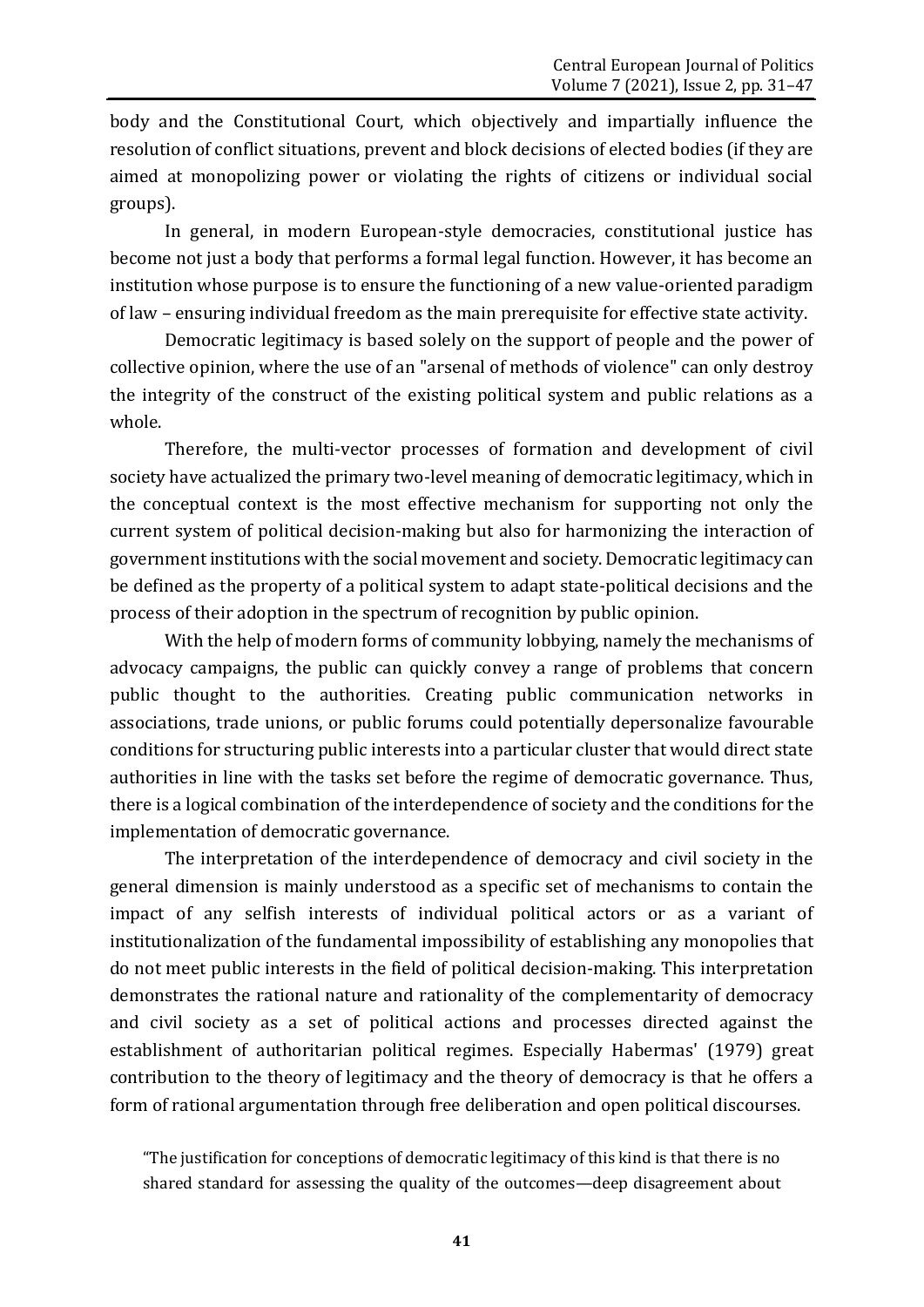reasons for and against proposals will always remain. A fair way to resolve such disagreements is thus the only source of the legitimacy of the outcome." (Christiano Sameer 2022).

However, a broader philosophical and political combination of the conceptual categories of democracy and civil society occurs at the level of political self-government, carried out by equal citizens through direct participation in the discussion and solution of public affairs through free choice (or voting). The term "democracy" in its direct connotations means the state-social system in which the decisive role in the process of making state decisions and political power belongs to the people's assemblies and the voting procedure, which can legitimize their own decisions and political status through the mechanism of the "screen" of democratic legitimacy. However, in this broader interpretation of democracy and civil society, the main manipulative measures to use the mechanism of democratic legitimacy take place.

In general, legitimation as a process is the constitution of political power with all the manifestations that were mentioned above. However, the great advantage or disadvantage of democratic legitimacy lies in systemic, historically conditioned or artificially formed contradictions of its functioning. Sometimes they are solved with the help of the above-described independent body of the constitutional court and the like.

On the one hand, democratic legitimacy is a public (common) good, and on the other hand, it is individual rights and freedoms.

"The democratic vision of the people is reinterpreted through the lens of individual consent, such that the people is dissolved into a distribution of individual voting rights." (Klein 2021: 38).

It is a combination of paternalistic and liberal concepts; it is the connection of institutions of indirect democracy with institutions of representative electoral democracy; it is the pressure of rational and irrational arguments on the decision-making system, and it is also present in both homogeneously ethnic (Sweden) and multi-ethnic (USA) countries. Rozanvallon (2011: 12) outlined the following pairs of contradictions of modern democratic legitimacy:

"The contradiction between the recognition of the legitimacy of conflicts and the desire for consensus. Democracy is a pluralistic regime that allows the acceptance of divergences of interests and opinions, and organizes an electoral competition on this basis."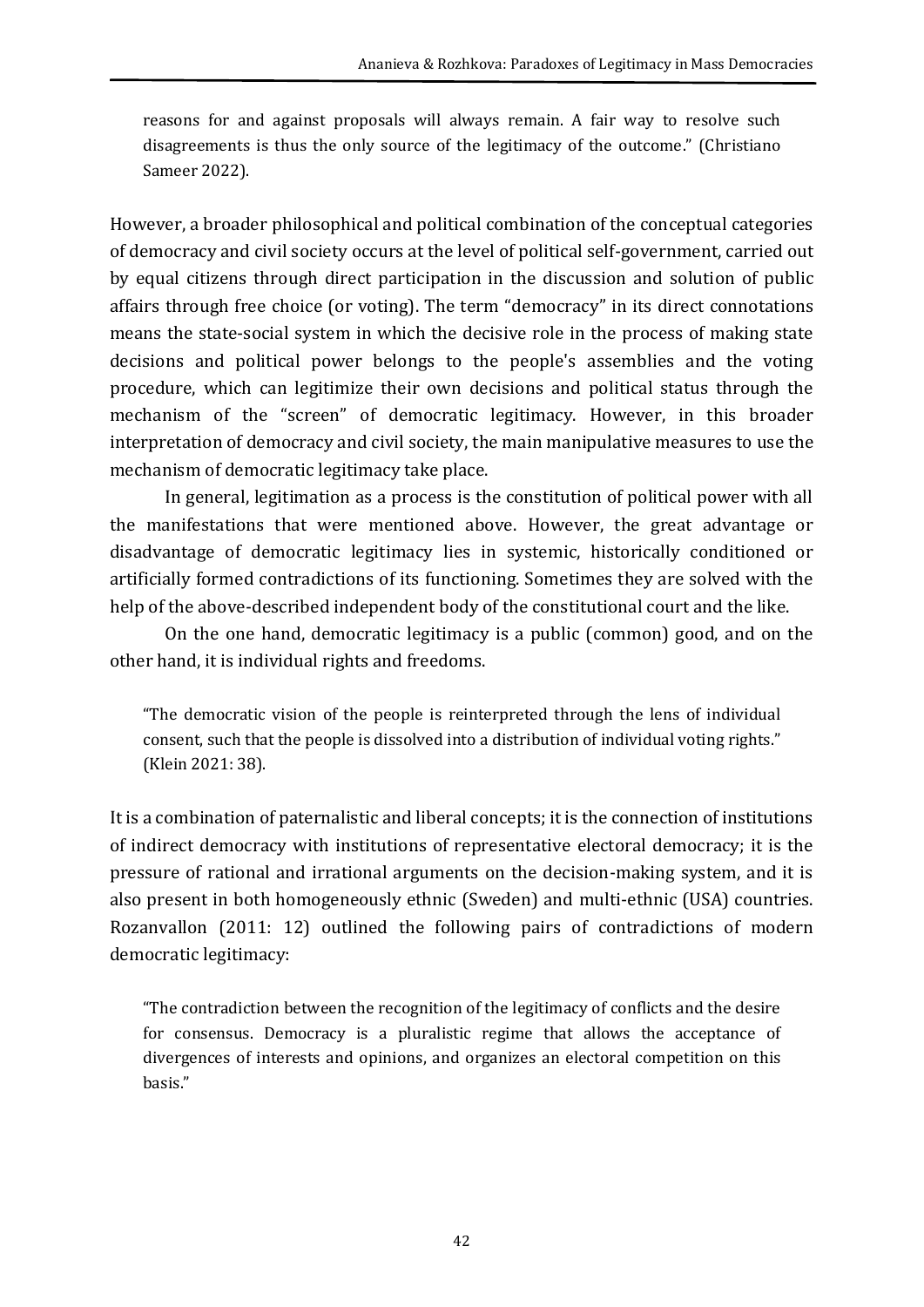Improving the quality of deliberation in the public sphere is not an optional part of realizing a deliberative democracy, but a necessary one. Lafont puts it in a slogan: "No democratization without improved mass deliberation" (Lafont 2015: 45).

On the one hand, the system of established values generates the emergence of individual opinions and freedoms, which provokes conflict situations and disputes, but due to the existing general rules and aspirations, it does not take them to extremes and avoids any internal wars.

In modern conditions, it even takes on the coloration of a global scale. After all, there are universal rules, values, and norms, for example, are approved by the UN Charter, and conflicts that arise in certain regions could also be resolved according to this formula within the current and generally accepted rules. Therefore, "the conceptions and standards of legitimacy that were developed to answer the question of whether a state has the right to rule do not seem applicable to institutions that do not rule in the way states rule", implying global government institutes (Adams 2018: 86). According to Buchanan and Keohane (2006: 406), the benefits of a principled global public standard of legitimacy may give the citizens who are committed to democratic principles the ability to distinguish legitimate institutions from illegitimate ones and to achieve a reasonable congruence in their legitimacy assessments. However, since there are no pure legitimate democratic regimes, and the world does not have permanence and democracy:

"The contradiction between the realistic principle of decision-making (majority) and the necessarily more demanding principle of justification (unanimity). There can be no democracy without the ability to decide, act quickly and if the need to resort to arbitration and choice is not recognized. Nevertheless, there can be no democracy without institutions designed to constantly remind about the essence of the common interest and independently contribute, at least partially, to its realization." (Rozanvallon 2011: 13)

According to Rodrik (2011), there are three ways to overcome the conflict between national democracy and the world market. It is possible to restrict democracy to ensure competitiveness in world markets, reduce participation in globalization in the hope of building democratic legitimacy at home, to globalize democracy at the expense of national sovereignty. However, it is impossible to live in conditions of hyper globalization, democracy and self-determination at the same time, although this is what most governments do attempt.

On the other hand, there are other dangers, particularly the legitimization of the political system, which can become a problem as soon as consensus decisions prove ineffective and the mechanism of reaching an agreement problematic (Yerokhov 2008). That raises the question of the limits of the legality of agents' actions and has a disintegrating effect in existing systems, which again requires increased administration.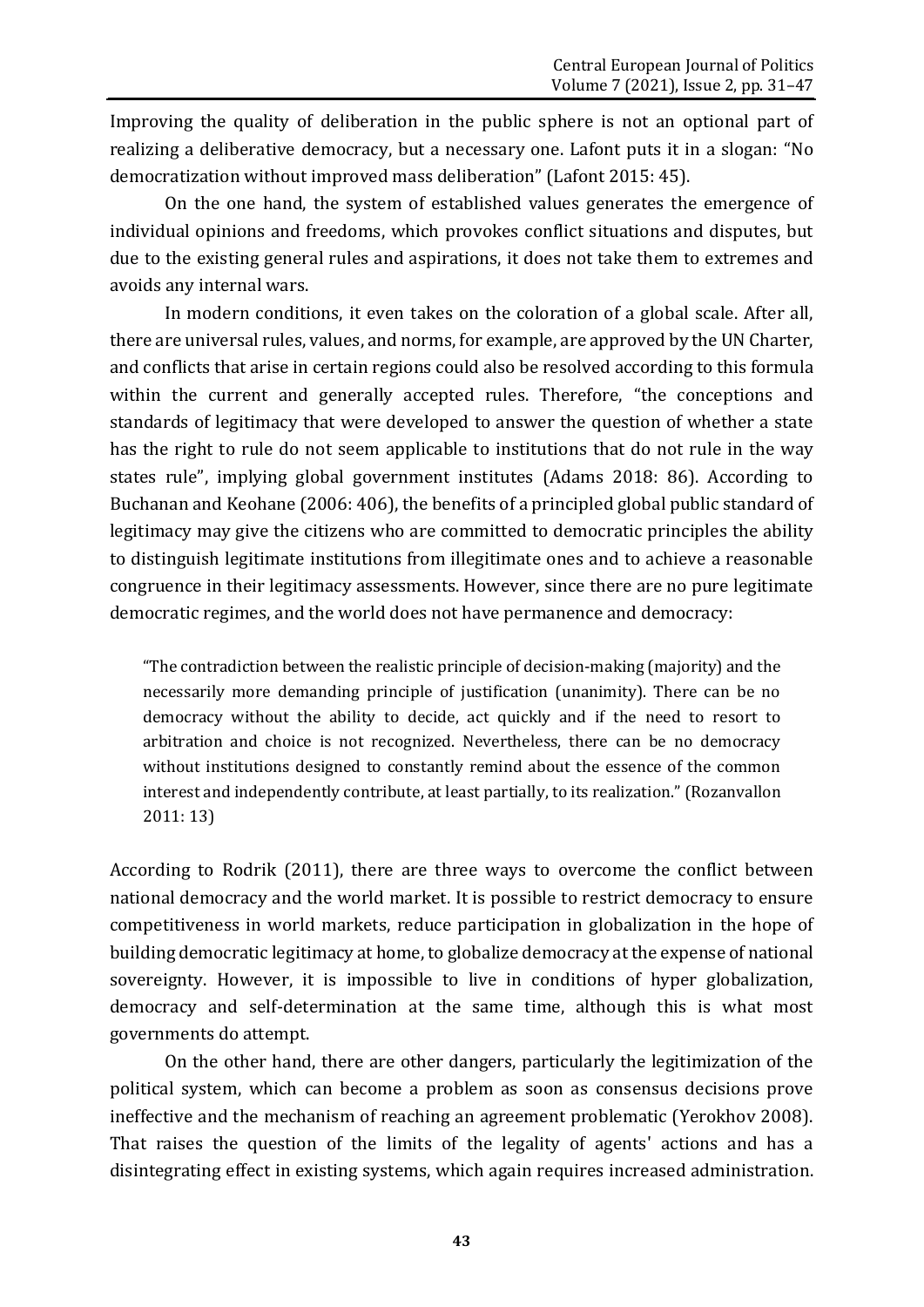Thus, societies should be warned about carrying out transformations into democracy against excessive and complete adoption of democratic culture, which is not an automatic result of the existence of democratic institutions. One can disagree here because the artificial formation of democratic institutions will not lead to their high-quality and effective functioning without fair and open elections, the activities of civil society, which are the source and manifestation of democratic culture and the legitimacy of the regime as a whole.

The most significant contradiction remains for every society as the "ideal – real" confrontation. After all, regardless of the type of democracy, how it is achieved, the main criterion that allows a citizen to make certain judgments, legitimize a particular regime becomes the existing and ordinary state of affairs, which different feelings can assess: in the work of the authorities, its representatives, the available life chances for selfrealization, the availability of various rights and freedoms, media activities and the like. The main question is whether national democracies will remain self-correcting societies, being in the grip between the power of the market element and voters' disappointment.

At the same time, the greatest and the main advantage of democratic legitimacy is the most conscious and acceptable competition of opposites. After all, the described contradictions simultaneously coexist in one system and contribute to the development of societies, are its engine, catalyst for changes and improvements.

#### **4. Conclusion**

In the article, when speaking of political legitimacy in modern mass democracies, we attempted to follow the distinguish between the normative and descriptive concepts of legitimacy as the most helpful distinction among current research and draw attention to the issues coming from the conceptual uncertainty. Almost in every aspect, conceptual or instrumental, the distinction arises. The main issue leading to the paradox of political legitimacy is the normative understanding of legitimacy inherent only to the liberal projects at the conceptual level and that view implies lots of constraints.

Speaking of the descriptive dimension of political legitimacy in democracy, Weber's basic principle of mixed types of legitimacy is still relevant. Indeed, one of the primary and most important types of legitimacy today is democratic legitimacy. However, this type of legitimacy is not ideal and is accompanied by many problems and controversial issues, as is the democratic regime itself. Therefore, the heads of modern democratic states need to reinforce their democratic legitimacy obtained during the elections with other types of legitimacy throughout the entire term of their rule.

First of all, the technocratic legitimacy and the following eudemonic type of legitimacy may improve democratic legitimacy. The decision lies in the effective public administration, which, in most cases, is followed by an increase in citizens' standard of living. If the leader has the appropriate qualities, charismatic legitimacy can reinforce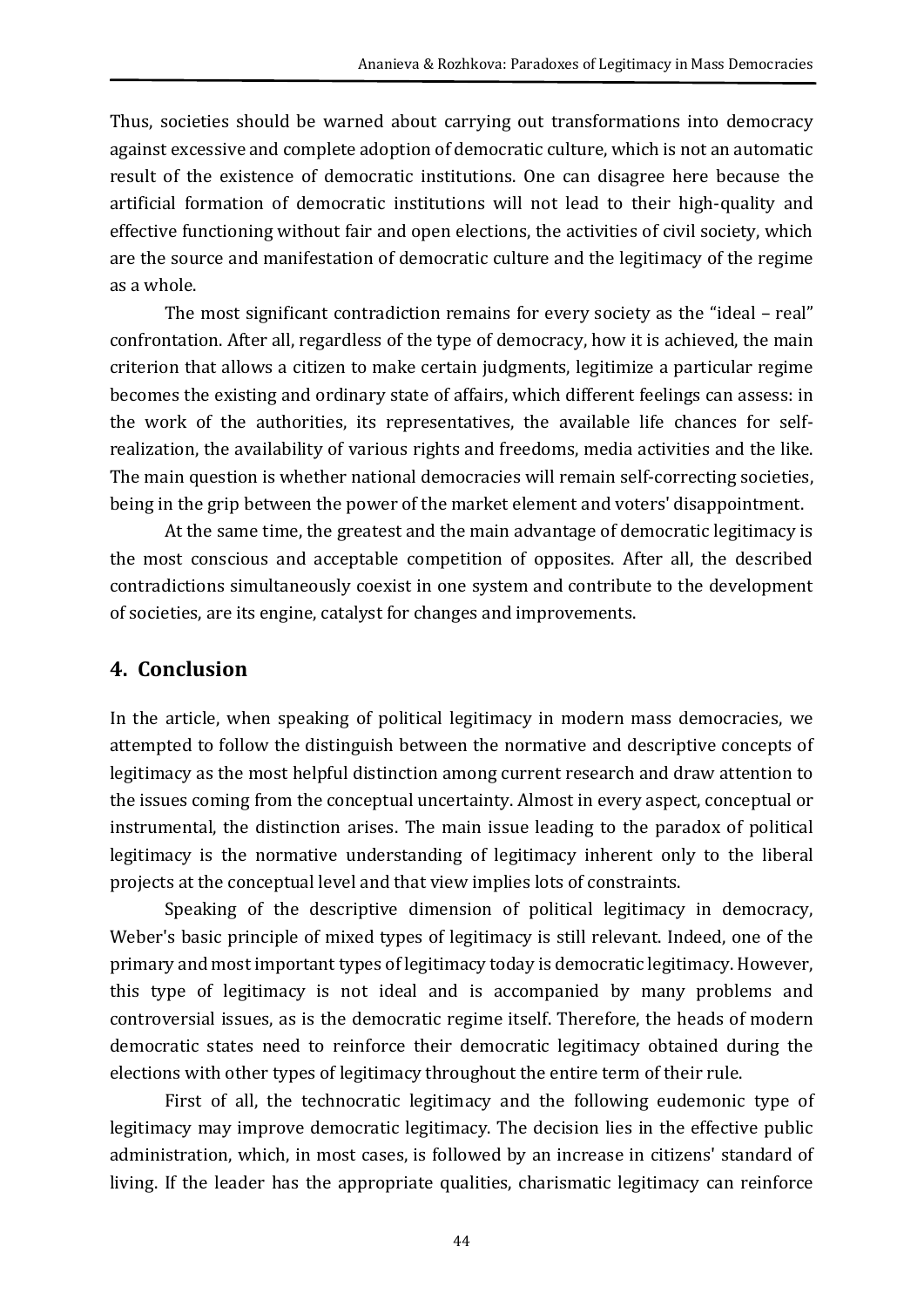democratic legitimacy, and if there are specific requests in society to follow established foundations, traditional legitimacy is as well. For each particular leader, this is a unique combination of types of legitimacy, which allows holding the support of the people not only at the time of election but also throughout the entire term of government, which is no less critical, in particular when initiating any complex and unpopular, but necessary, political decisions. The most obvious example of such an unpopular decision is the case of raising the retirement age. Nevertheless, the most important thing for leaders who have received democratic legitimacy is not to forget the need to maintain and reinforce it throughout their term of occupation. At the same time, the authorities should realize that democratic legitimacy exists only when both the moment of elections and subsequent decision-making processes are democratic.

The crises of legitimacy faced by the leaders of democratic states confirm the theory of relativity of democratic legitimacy by Chabot and Rozanvallon. Overcoming this problem is possible with the constant operation of specific mechanisms to compensate for the relativity of democratic legitimacy. For example, the problem of extending democratic legitimacy from the moment of election to the end of the occupation term may be solved by effective mechanisms for the recall of deputies. An equally significant aspect of overcoming the relativity of democratic legitimacy is working with the so-called "minorities" (both informational and substantive), ensuring that their opinions are taken into account, finding common grounds and solutions acceptable to all parties.

Admittedly, there are two clear trends in the post-modern guidelines in determining democratic legitimacy as a function of civil society. The first is that civil society is a social filter that does not control the rotation of "persons of power" but selects and reviews state-political decisions to comply with public interests. The second trend is that democratic legitimacy is based solely on the support of the population and the power of collective opinion, where civil society is the most conscious and most active part of the entire construct of public relations and is the first to respond to internal and external challenges and problems of society as a whole.

Trends in developing a network of public structures and the consolidation of civic solidarity give hope that democratic legitimacy will be performed in the format of social practices inherent in modern democracies. Civil society should act not only as a controller of the development processes of power-political relations but also be a source of legitimization of the political regime. Channels for realizing democratic legitimacy can be activated through a broad public dialogue between the population and the authorities. Such a format will provide the representative connections necessary for the legitimization processes and orient the political elites to understand the needs of society and increase the effectiveness of the reform course.

Democratic legitimacy is a necessary and integral element of modern democracies. Indeed, any form of political legitimacy must be constantly formed both by the authorities and by citizens. The stability of the entire political system of the state depends on this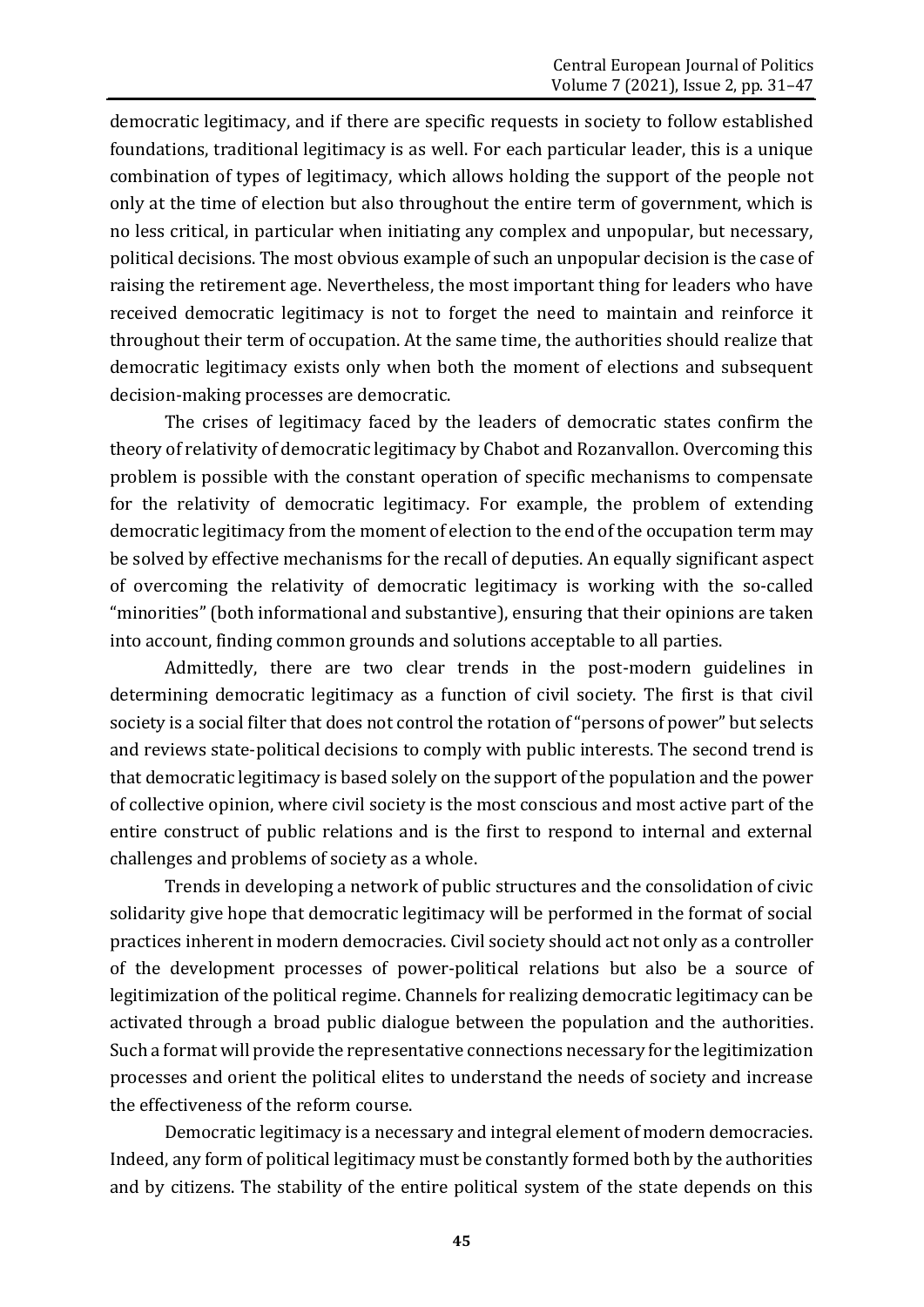social mechanism. Civil society is one of the constructs designed to ensure and maintain the democratic legitimacy of political governance, that is, the effective functioning of feedback between the government and society.

#### **References**

- Adams, N.P. 2018. "Institutional Legitimacy." *The Journal of Political Philosophy* 26 (1): 84–102. https://doi.org/10.1111/jopp.12122
- Beetham, D. 2013. *The Legitimation of Power.* London: Macmillan International Higher Education. <https://doi.org/10.1007/978-1-137-36117-2>
- Buchanan, A. 2002. "Political Legitimacy and Democracy." *Ethics* 112 (4): 689–719. https://doi.org/10.1086/340313
- Buchanan, A. and Keohane, R. 2006. "The Legitimacy of Global Governance Institutions." *Ethics & International Affairs* 20 (4): 405–437. https://doi:10.1111/j.1747-7093.2006.00043.x
- Coakley, M. 2011. On the Value of Political Legitimacy. *Politics, Philosophy & Economics*. 10 (4): 345–369. https://doi.org/10.1177/1470594X10387272
- Copp, D. 1999. "The Idea of a Legitimate State." *Philosophy and Public Affairs* 28 (1): 3–45. https://doi.org/10.1111/j.1088-4963.1999.00003.x
- Cozzaglio, I. and Greene, A. 2019. "Can power be self-legitimating? Political realism in Hobbes, Weber, and Williams." *European Journal of Philosophy* 27 (4): 1016–1036. https://doi.org/10.1111/ejop.12476
- Chabot, J.L. 1993. "State Power: Constitutional Limits and Procedure for Implementation." *Polis. Political Studies* 13 (3): 155–165.
- Christiano, T. and Sameer B. 2022. "Democracy." *The Stanford Encyclopedia of Philosophy*. [online]. [cit. 08. 5. 2022]. Available at: https://plato.stanford.edu/archives/spr2022/entries/democracy/>
- Dahrendorf, R. 2007. *Auf der Suche nach einer neuen Ordnung. Vorlesungen zur Politik der Freiheit im 21. Jahrhundert.* München: Verlag C.H.Beck.
- Dworkin, R. 1986. *Law's Empire.* Cambridge: Harvard University Press.
- Easton, D.A. 1965. *System Analysis of Political Life*. New York: John Wiley.
- Fabienne, P. 2017. "Political Legitimacy." *The Stanford Encyclopedia of Philosophy*. [online]. [cit. 08. 5. 2022]. Available at: https://plato.stanford.edu/archives/sum2017/entries/legitimacy/
- Gilley, B. 2009. *The Right to Rule: How States Win and Lose Legitimacy.* New York: Columbia University Press.
- Greene, A. 2016. "Consent and Political Legitimacy." In: D. Sobel, P. Vallentyne and S. Wall (eds.). *Oxford Studies in Political Philosophy, Volume 2*. Oxford: Oxford University Press, 71–97. https://doi.org/10.1093/acprof:oso/9780198759621.003.0004
- Greene, A. 2017. "Legitimacy without Liberalism: A Defense of Max Weber's Standard of Political Legitimacy." *Analyse & Kritik* 39 (2): 295–323. https://doi.org/10.1515/auk-2017-0017
- Habermas, J. 1979. *Communication and the Evolution of Society*. Boston: Beacon Press.
- Held, D. (ed.). 1984. *The British Society Today*. Oxford: Oxford University Press.
- Kalinichenko, A. 2018. "Concepts of "Legitimacy" and "Legitimation" in the Works of Jurgen Habermas and Klaus Offe." *Education. Science. Scientific Personnel* 10 (4): 15–17.
- Klein, S. 2022. "Democracy Requires Organized Collective Power." *The Journal of Political Philosophy* 30 (1): 26–47. https://doi.org/10.1111/jopp.12249
- Lafont, C. 2015. "Deliberation, Participation, and Democratic Legitimacy: Should Deliberative Mini-publics Shape Public Policy?" *The Journal of Political Philosophy* 23 (1): 40–63. https://doi: 10.1111/jopp.12031
- Langvatn, S. 2016. "Legitimate, but unjust; just, but illegitimate: Rawls on political legitimacy." *Philosophy and Social Criticism* 42 (2): 132–153. https://doi.org/10.1177/0191453715615386